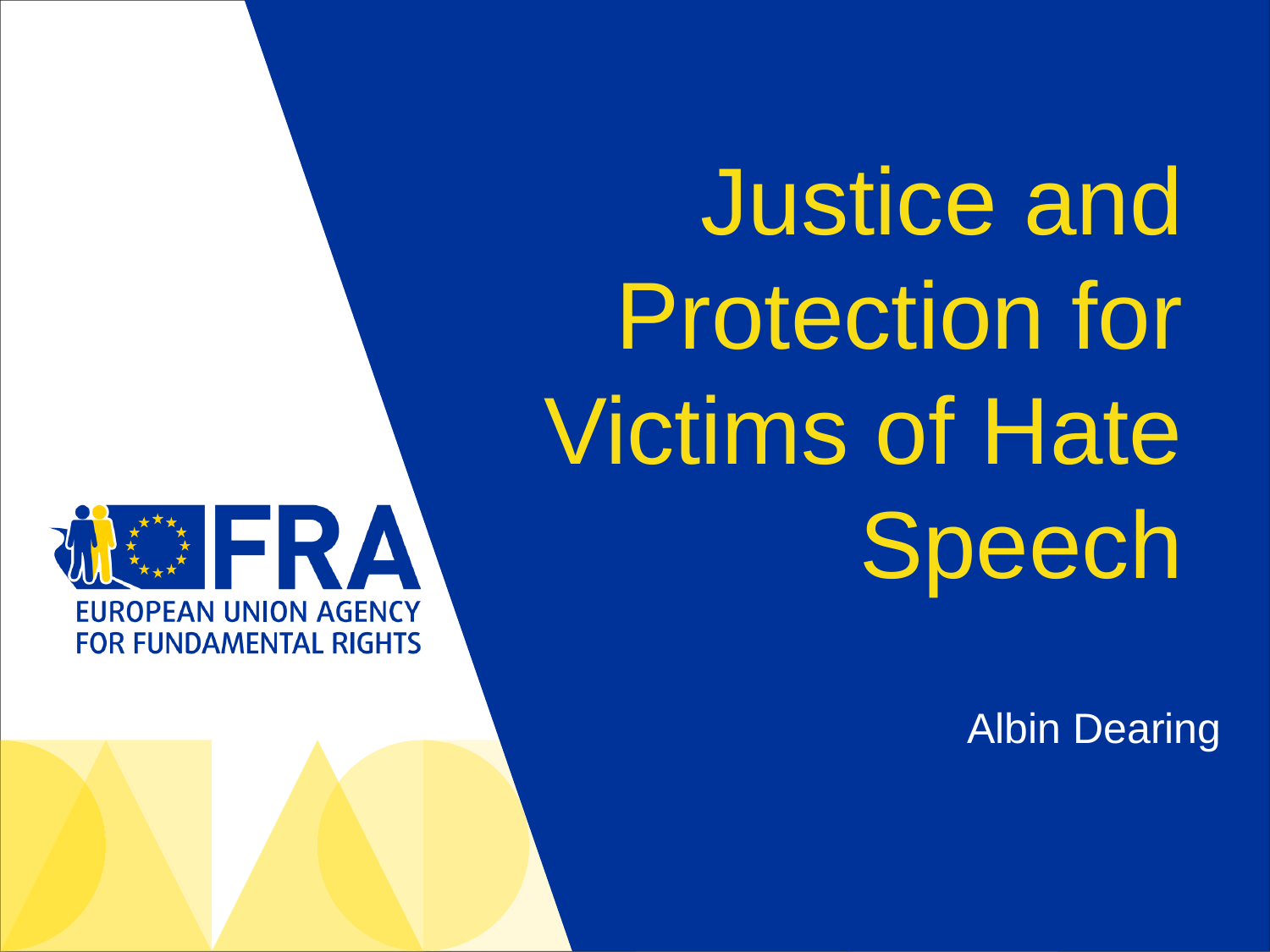

# **Clarification of concepts**

• Focus on hate speech as crime

Hate speech as "a sub-category of the wider concept of hate crime" (FRA, Ensuring justice for hate crime victims, 2016)

- Criminal offence using words (insult, threat, harassment …)
- Expression of a discriminatory attitude
- Crimes against the person are human rights violations
	- Crime is "a violation of the individual rights of victims" and indirectly calls into question the equal rights of all other members of a legal community (Recital 9 VRD). "As such," (as the persons whose rights are violated) "victims of crime should be recognised and treated in a respectful, sensitive and professional manner without discrimination of any kind based on any ground such as …"

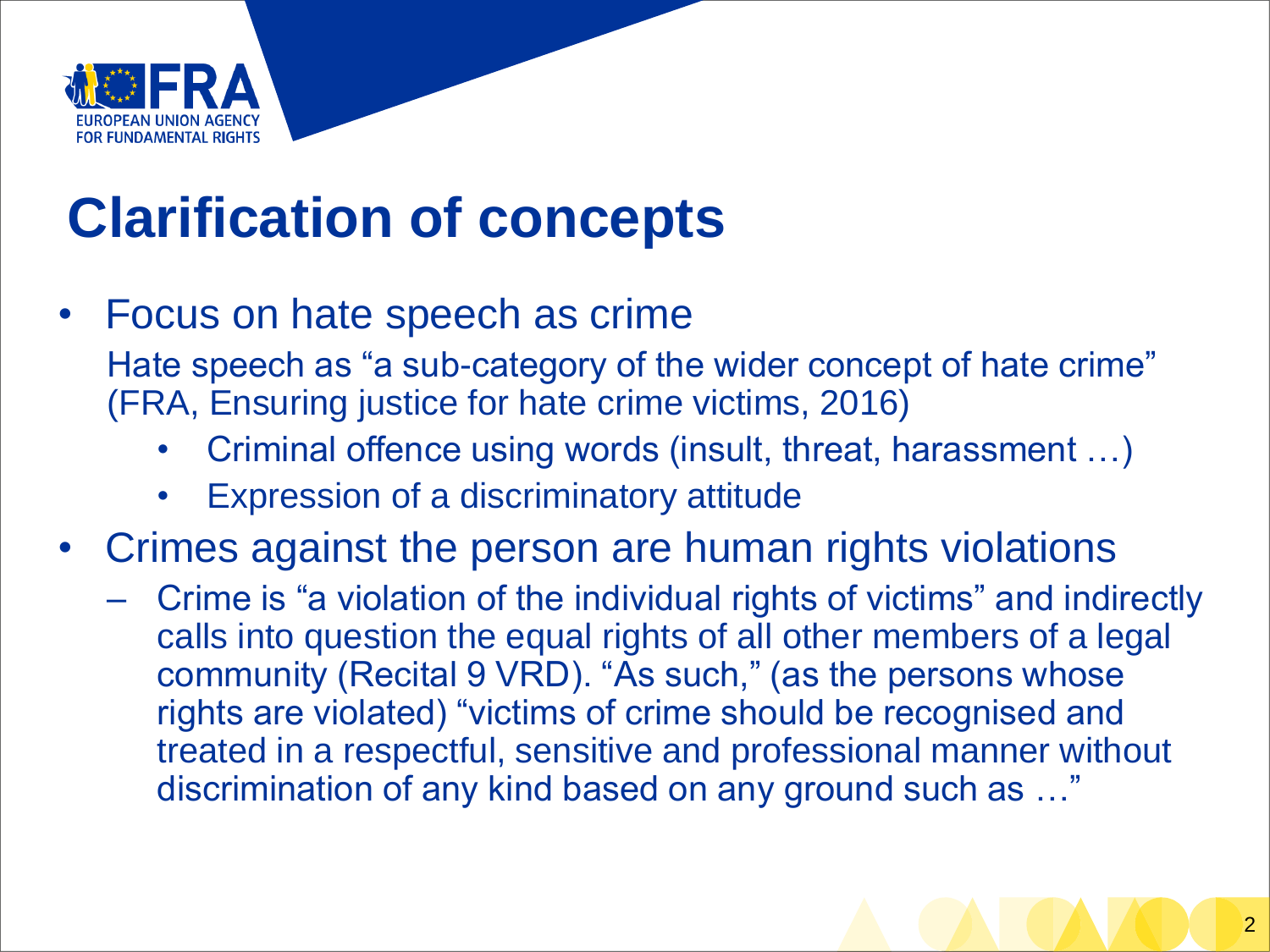

## **A human-rights based paradigm**

- State authorities are tasked with
- Preventing impairments of the rights of individuals (protection) and with
	- Identifying and sanctioning violations (justice)

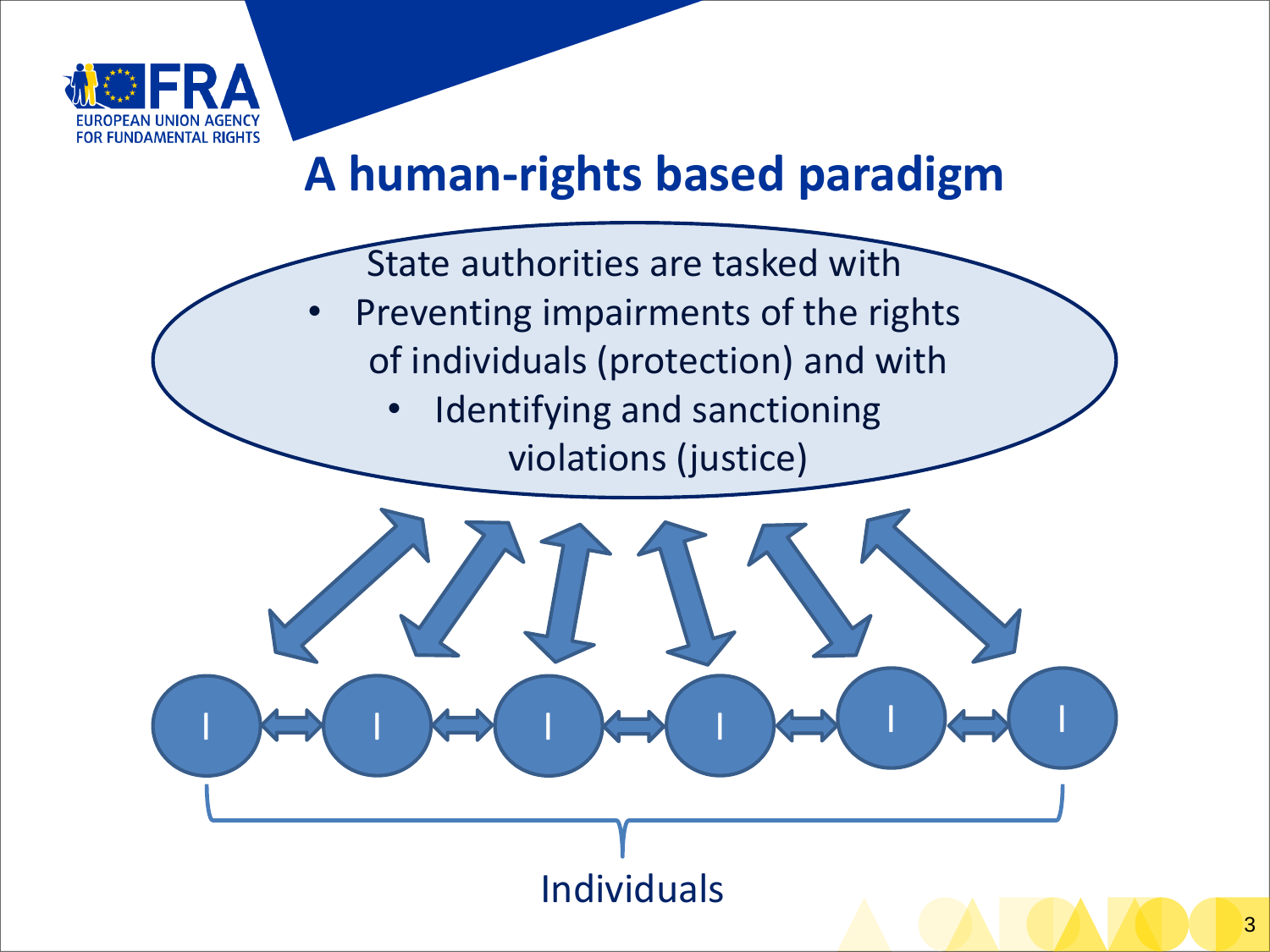

# **What is being researched by FRA as 'hate speech' and how?**

### **What?**

• Criminal forms of discriminatory – mainly offensive, abusive or intimidating – communication.

### **How?**

- Quantitative research: large-scale surveys (mainly prevalence and victims' initial reactions)
- Qualitative research on justice: In-depth interviews with victims and practitioners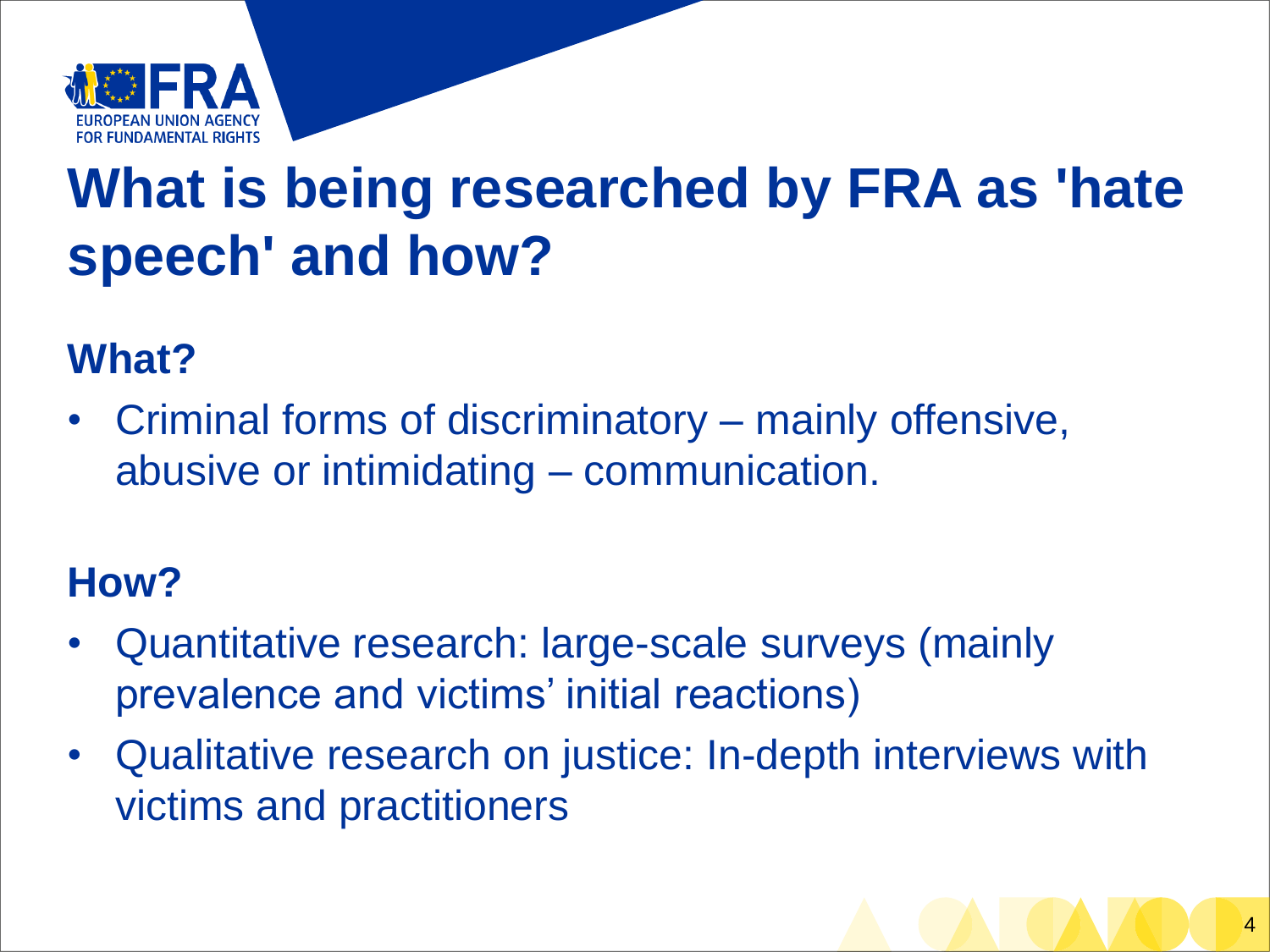

# **Violence against Women Survey (2014)**

- Based on interviews with 42,000 women in all 28 EU MS. Still the only in-depth EU-wide survey to provide comparable data on women's experiences of violence – including sexual and cyberharassment. **M**FRA
- **11 % of women in the EU have experienced cyberharassment of a sexual nature since the age of 15.** This includes unwanted, offensive and sexually explicit emails or text messages, or offensive, inappropriate advances on social networking sites.
- 'Young' women (18-29 years of age) experience harassment more often, compared with women from other age groups.
- This applies particularly to cyberharassment of a sexual nature:

**20 % of 'young' women have experienced this since the age of 15, compared with the average of 11 % of all women aged 18-74 years.** 



Violence against women: an EU-wide survey

Main results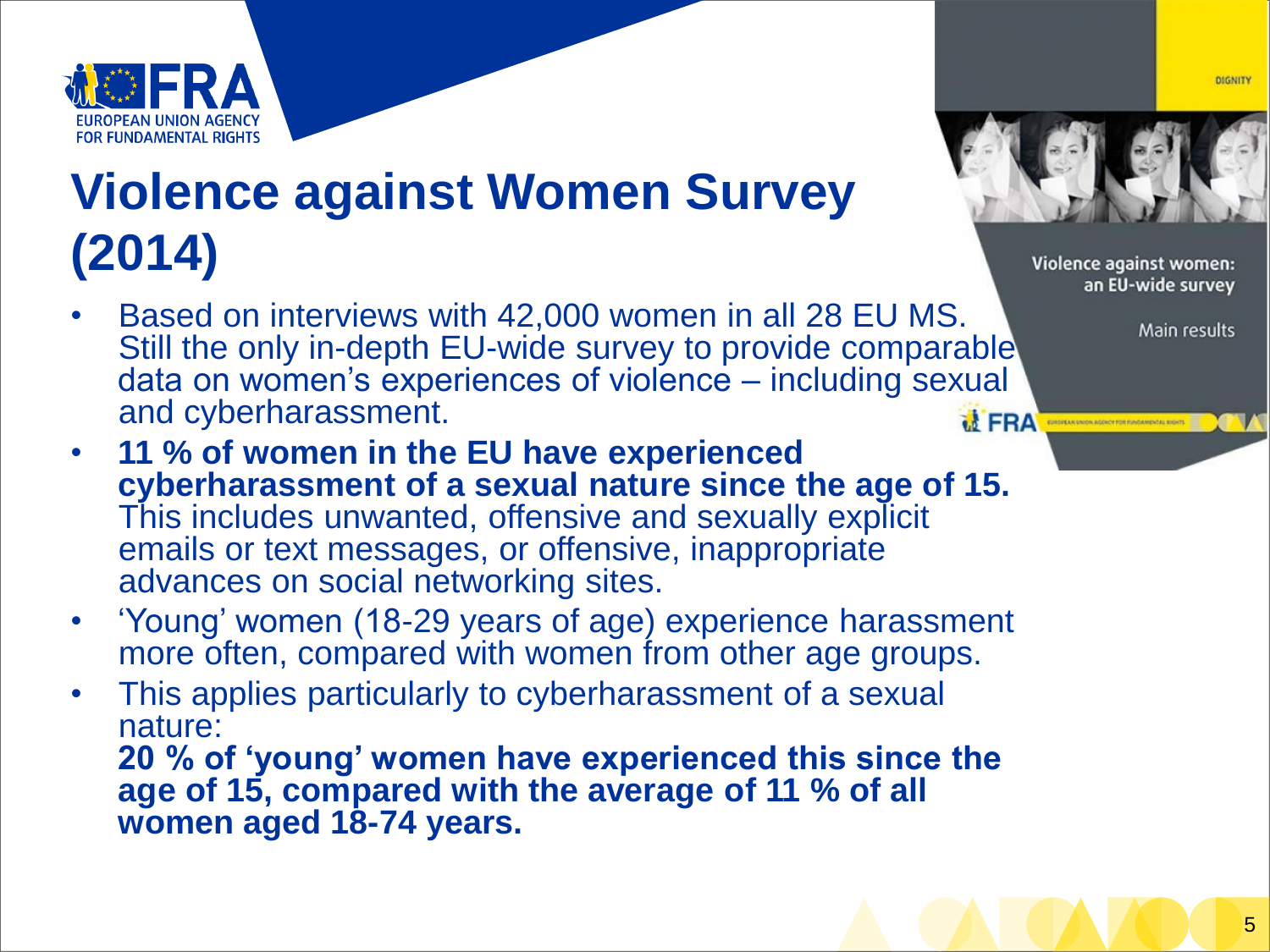

# **LGBTI**

- Second LGBTI survey (May 2020); the world's largest survey on hate crime and discrimination against LGBTI people
- Two in five LGBTI respondents (38 %) in the EU -28 experienced harassment for being LGBTI.
- **Considerable differences between EU -MS**: The highest prevalence of harassment found in Latvia (44 %), Romania and Lithuania (43 %). However, also in Malta – with the lowest prevalence among the surveyed countries<br>
– still more than a quarter of respondents (27 %) experienced harassment due to being LGBTI.
- **The prevalence differs between types of harassment**. Verbal in -person harassment has the highest prevalence (27 %), followed by non -verbal in -person harassment (23 %) and **cyberharassment (10 %)**. 'Cyberharassment' covers sending emails or text messages (SMS) that are offensive or threatening or posting offensive or threatening comments on the internet (for example on Facebook or Twitter).

A long way to go for LGBTI equality

**EU-LGBTI II** 

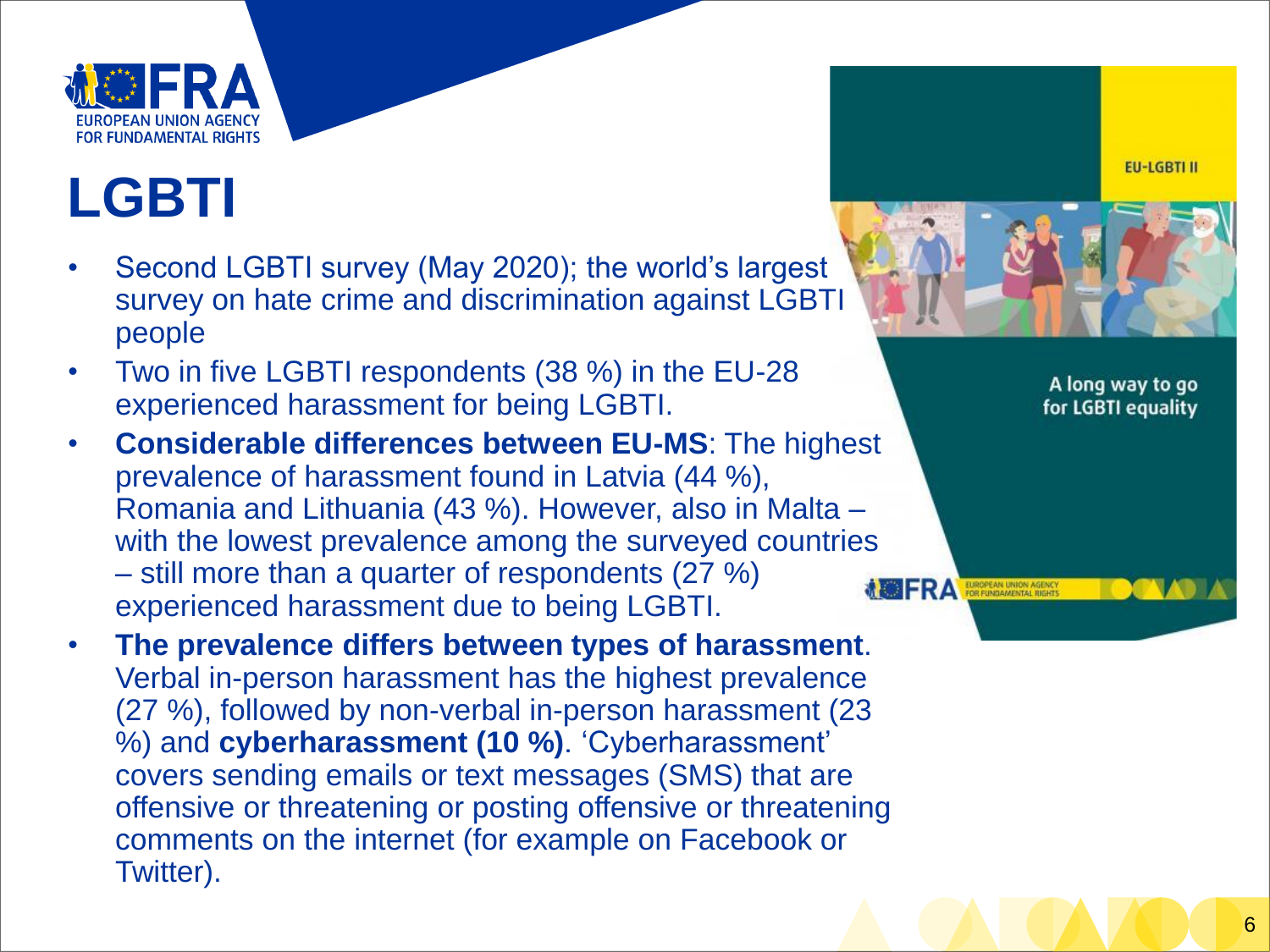

## **Racist hate: EU-MIDIS II**

7

- Second European Union Minorities and Discrimination Survey (2017)
- One in four respondents (24 %) experienced one or more incidents of hate-motivated harassment in the 12 months before the survey – that is, incidents which they perceived to be motivated by their ethnic or immigrant background.
- Among the groups interviewed, Roma experienced the highest rate (30 %) of hate-motivated harassment in the 12 months before the survey, followed by immigrants and descendants of immigrants from North Africa (29 %).
- Most of the respondents' experiences with hate-motivated harassment involved incidents in which the victim and offender came in direct contact with one another – for example, in the street or another location. The survey results suggest that **cyber-harassment** involving personal insults or threats against immigrants and ethnic minorities is perceived by victims as **less common** than incidents that take place in person.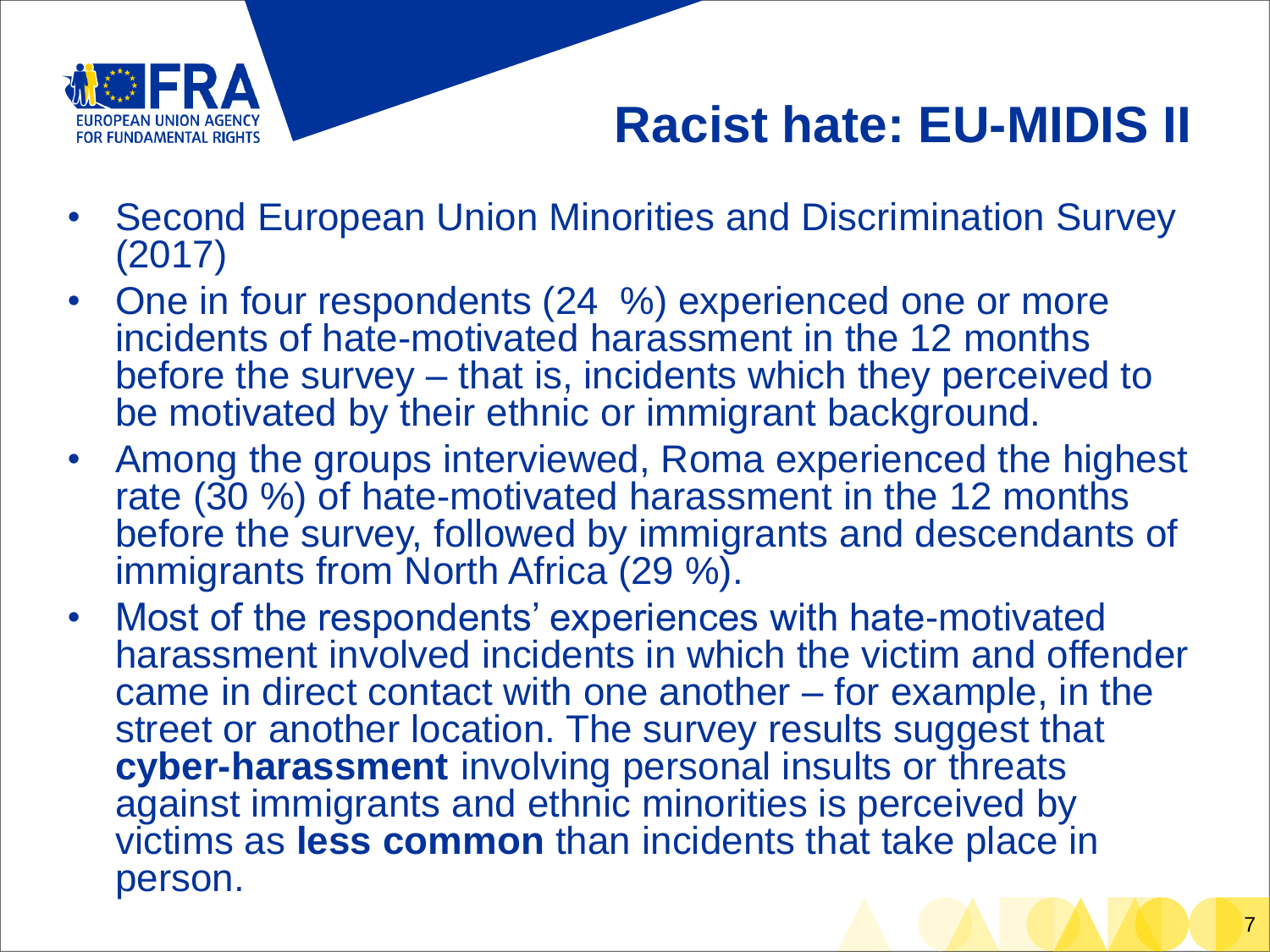

Cyberharassment: Results from the Fundamental Rights Survey report on Crime, Safety and victims' rights (19 Feb 2021; based on 35,000 interviews in EU, UK, NM)

- **14 % of people in the EU experienced cyberharassment in the five years before the survey.** This could involve receiving offensive or threatening emails or text messages or coming across offensive or threatening comments about oneself disseminated online.
- Three in five people (61 %) in the **age group 16–29** years experienced harassment in the five years before the survey. Overall, in the same age group and time frame, **27 % experienced cyberharassment**. These are the highest rates in all the age groups, with harassment experiences decreasing with age.
- The survey results show that people with limitations in usual activities (due to a health problem or disability) have higher rates of experiencing some forms of harassment:
	- 50 % of people in the EU with limitations in usual activities (due to a health problem or disability) have experienced harassment in the 5 years before the survey, compared with 37 % of people without activity limitations experiencing harassment.
	- Specifically, **23 % of people in the EU with limitations** in usual activities have **experienced cyberharassment in the 5 years before the survey**, compared with 12 % of people without activity limitations experiencing cyberharassment.



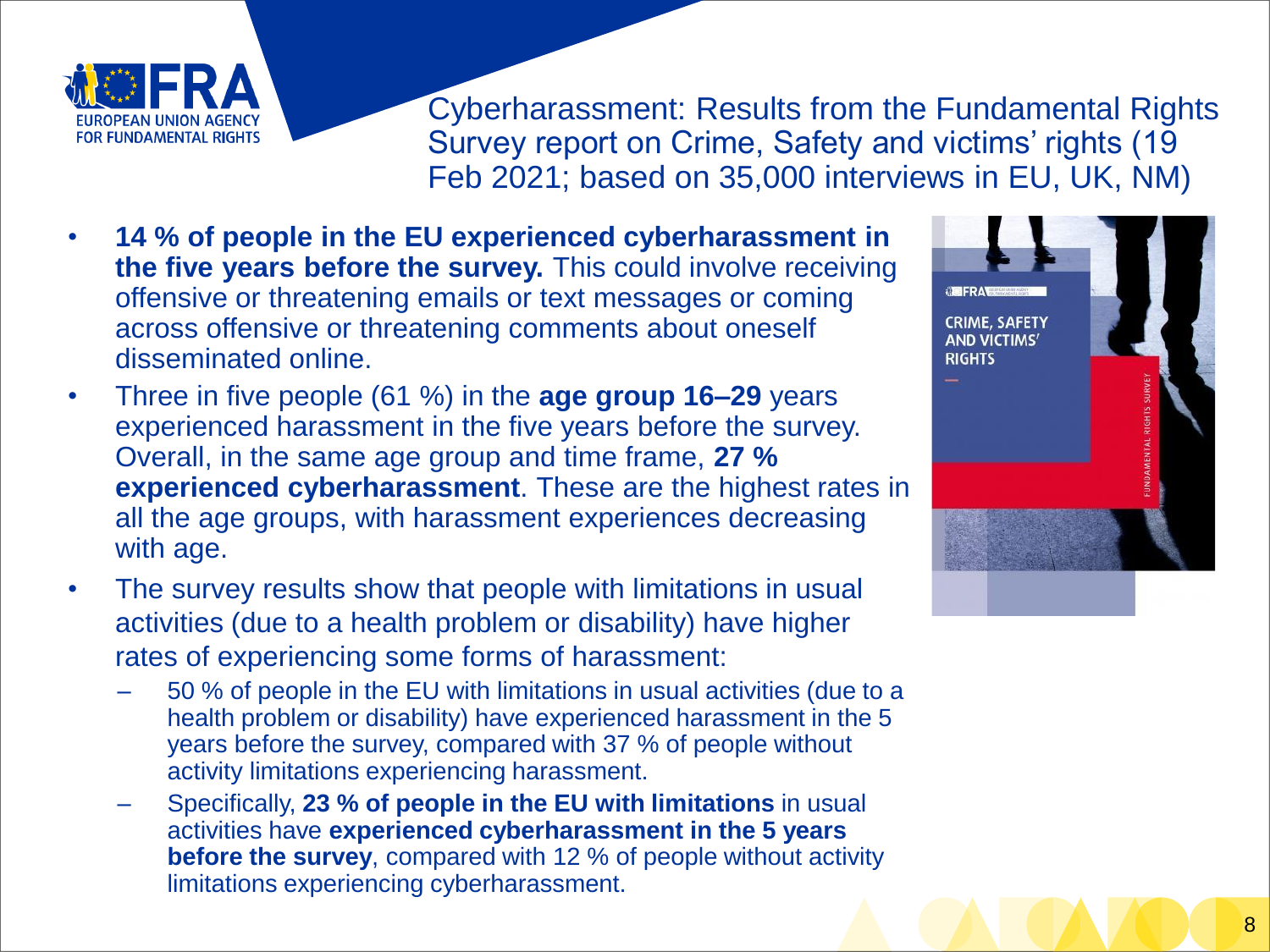

Complementing the surveys:

# **Qualitative socio-legal research on victims' access to justice**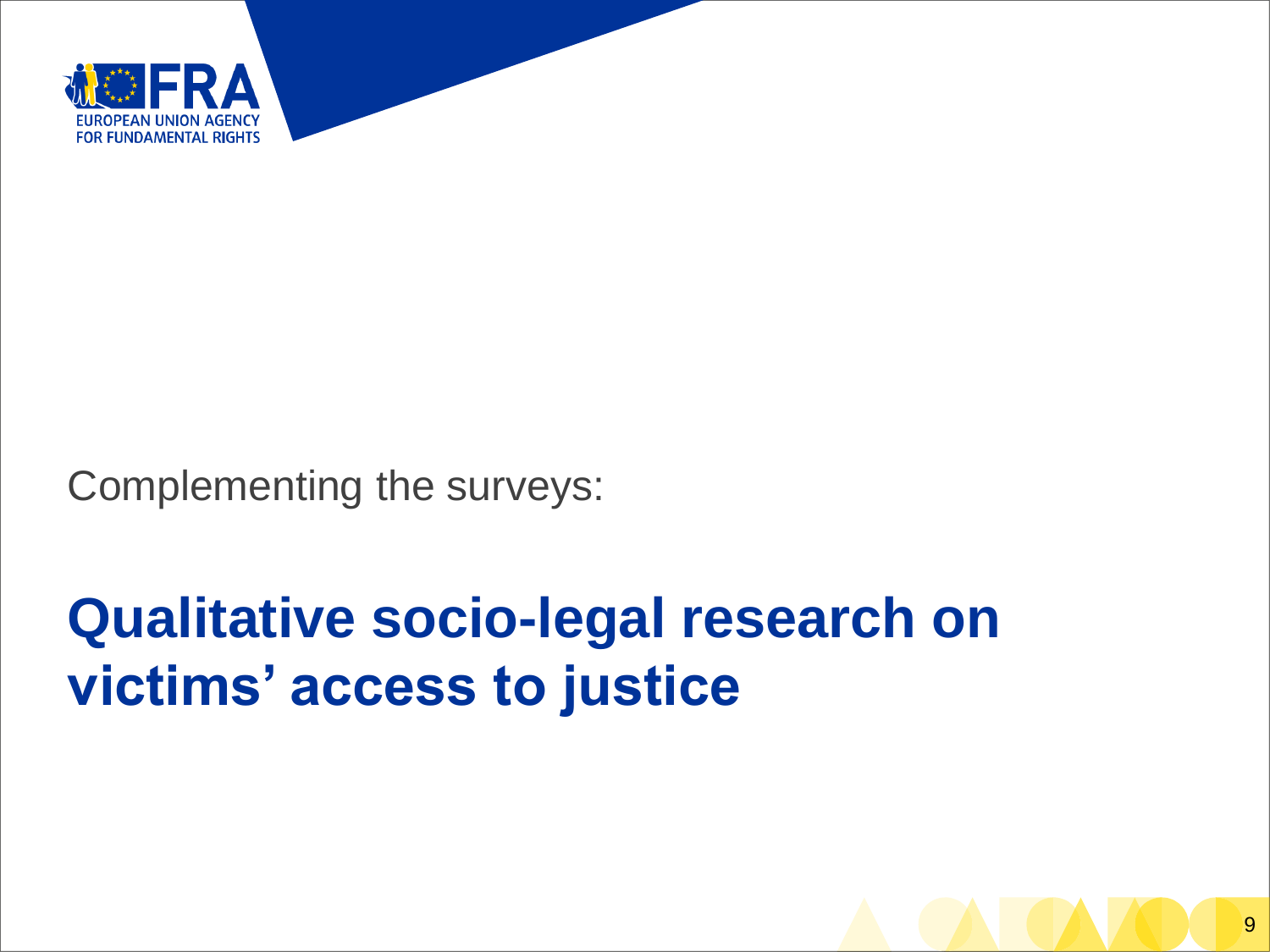

## **A human-rights based paradigm of criminal justice**

State authorities are obliged to defend the rights of victims by identifying, prosecuting, convicting and punishing offenders

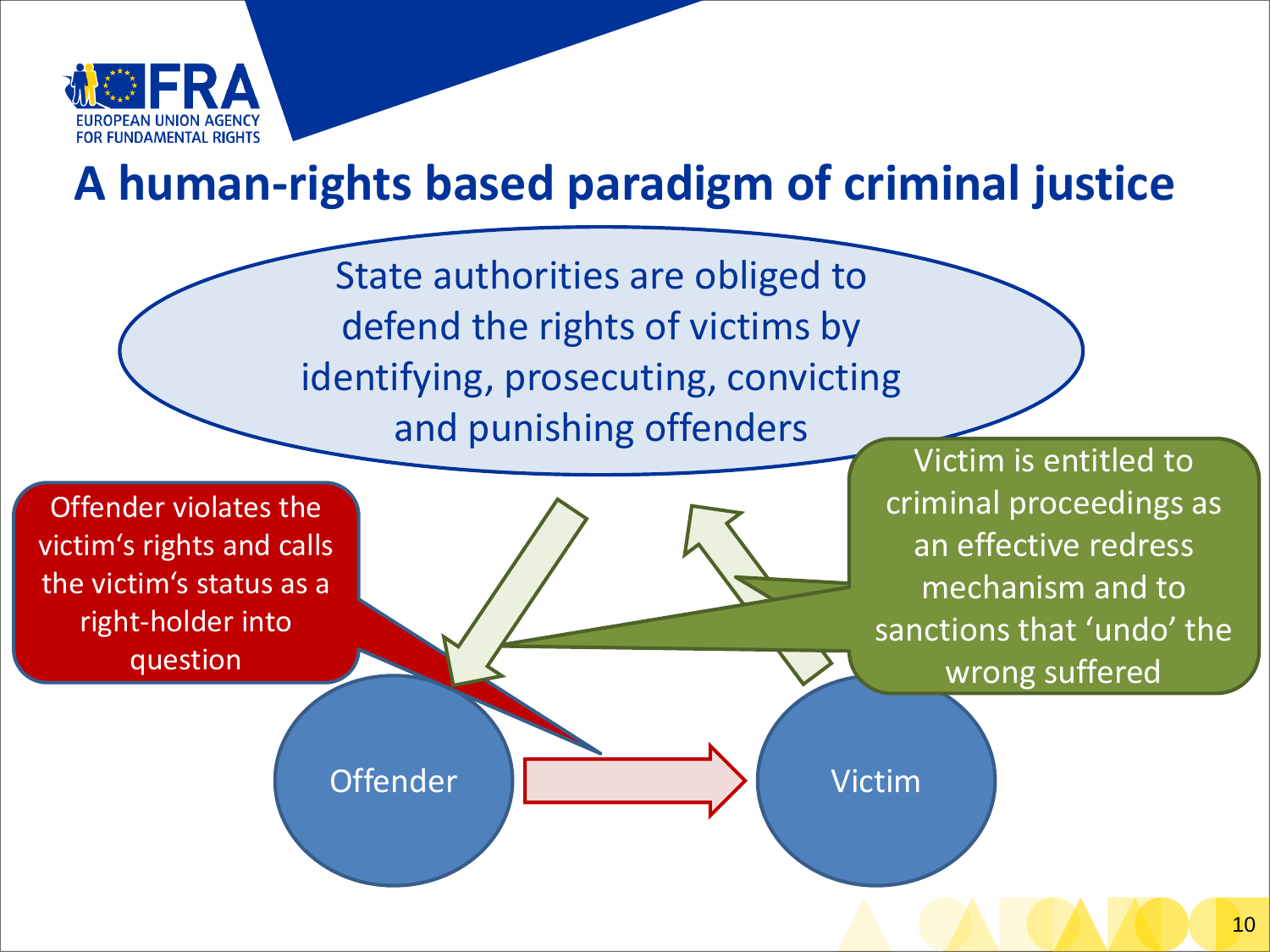

## **Qualitative research, e.g.**



- Making hate crime visible (2012)
	- **Ensuring** justice for hate crime victims (2016)
- Hate crime recording … (2018)



**HOLYA**D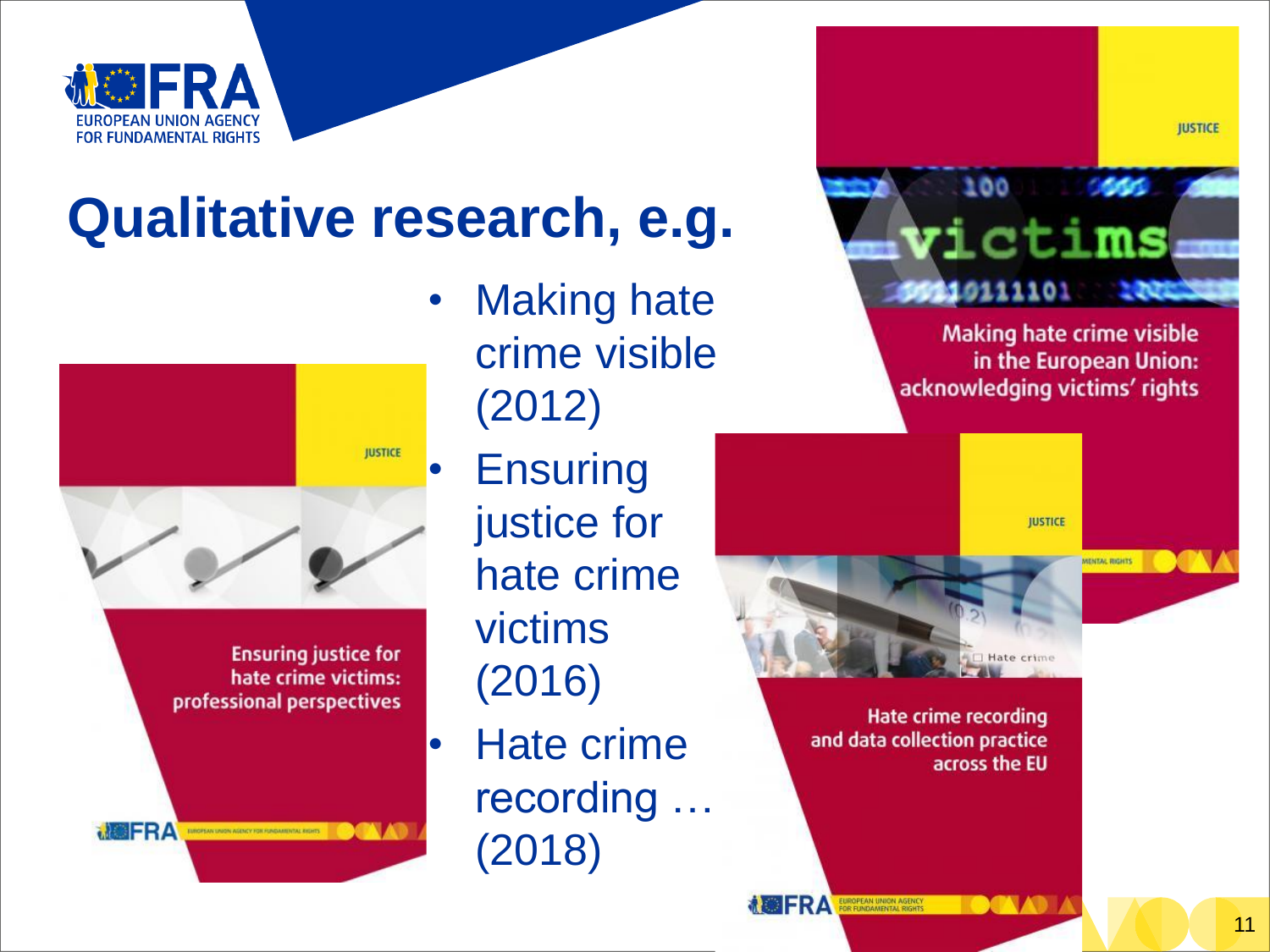

#### **FRA project on "Justice for victims of violent crime"**

- Desk research on legal/institutional situation in 28 MS (2016)
- In-depth field research in 7 MS: 231 face-to-face interviews conducted in 2017 in Austria, France, Germany, Netherlands, Poland, Portugal, UK
- 148 expert interviews with practitioners
	- Staff of support services (35)
	- Lawyers advising victims (25)
	- Police (35)
	- Prosecutors and judges (53)
- 83 interviews with adult victims of violent crime,
	- Including 35 women as victims of partner violence
- 4 reports published on 25 April 2019:
	- Part I: "Victims' rights as standards of criminal justice"
	- Part II: "Proceedings that do justice" (procedural just
	- Part III: "Sanctions that do justice" (outcome justice)
	- Part IV: "Women as victims of partner violence"

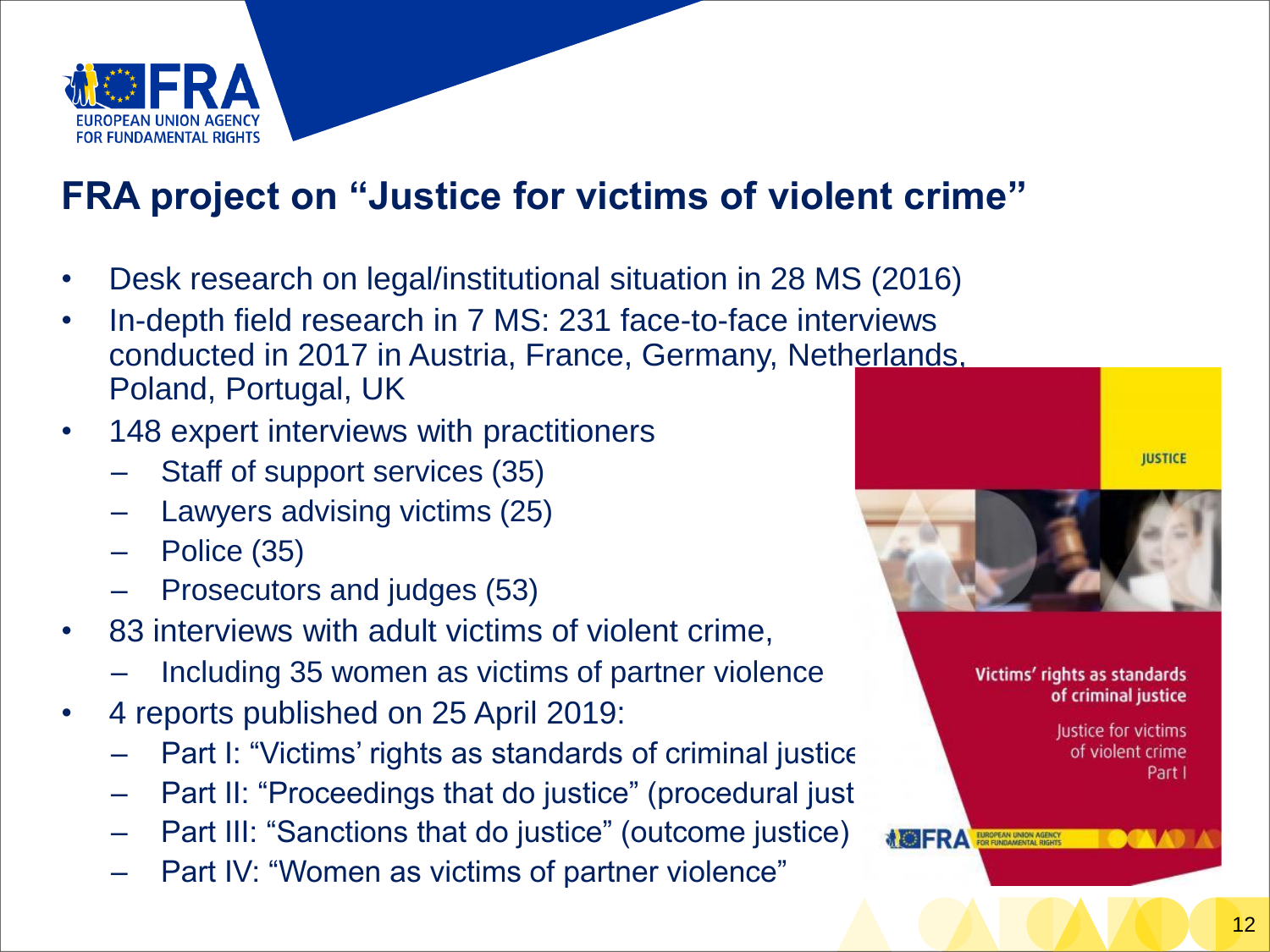

## **Victims of vulnerable social status are more in need of criminal justice and more demanding**

Victims were divided into two groups. The group of victims who experienced discriminatory violence – a violent offence that had a potential to reinforce a status inequality – comprises:

- 7 female victims of sexual violence;
- 35 female victims of partner violence;
- Male (15) and female (2) victims of racist, xenophobic or homophobic violence or
- 3 victims of abuse of power committed by officials (the police, municipal guards, the major of a village).

The remaining 24 victims – of assault, murder, armed robbery, kidnapping, etc. – are referred to as 'other victims.'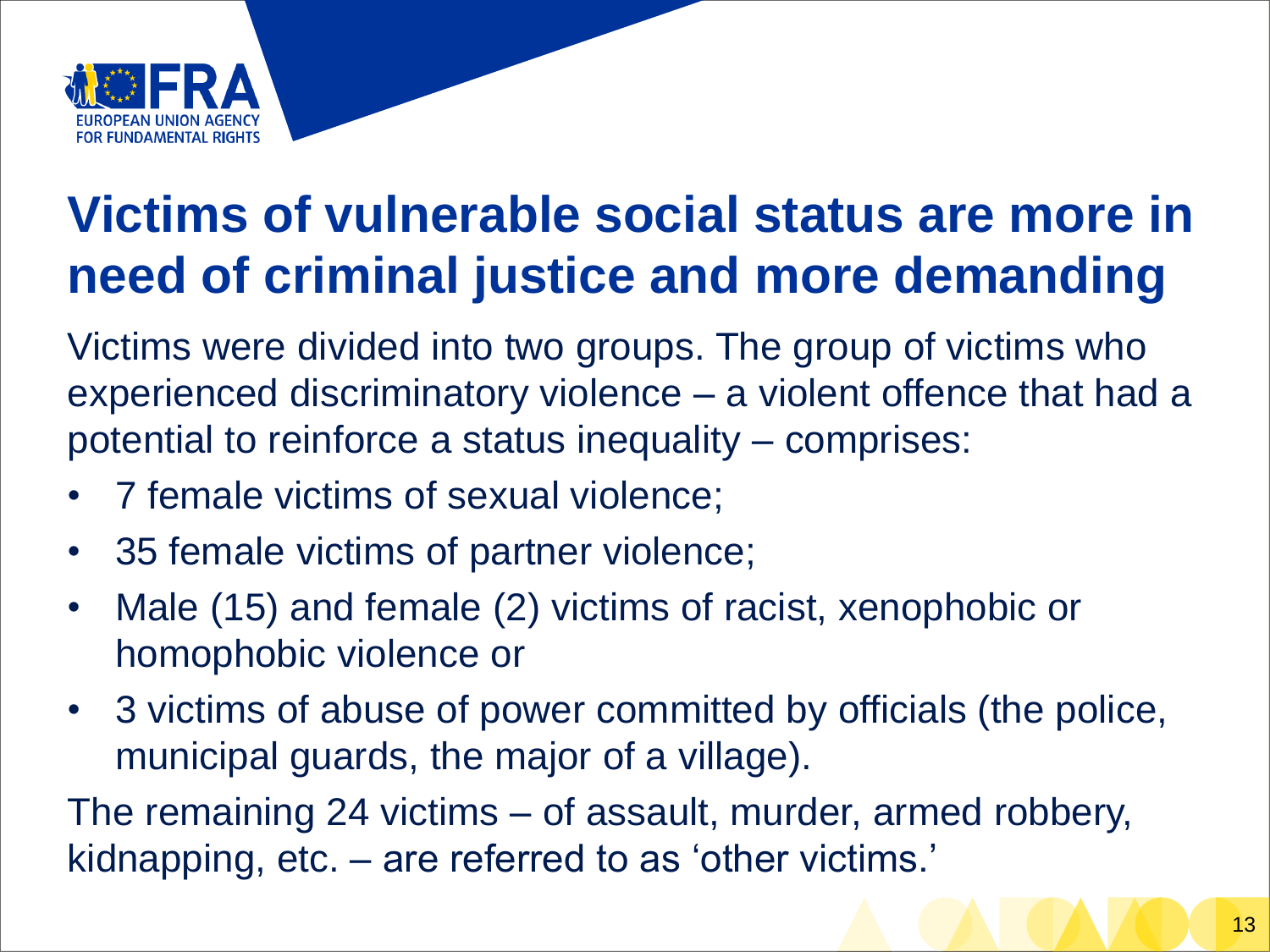

Victims *disagreeing with "Overall, the investigation and the following* proceedings conveyed a strong message that justice is done" (groups, %)

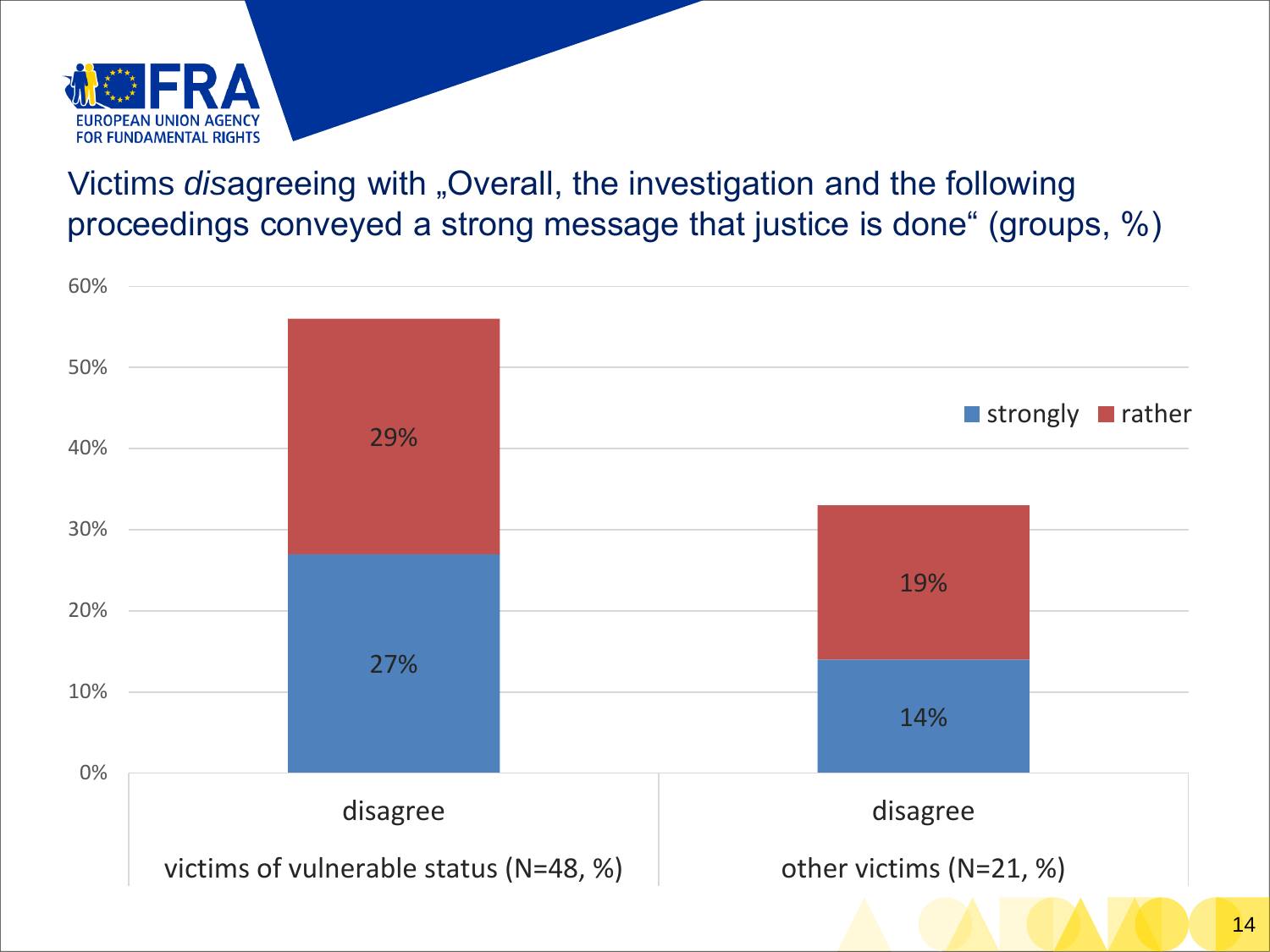

#### Victims agreeing/disagreeing with the statement that they would have liked to have more opportunities to participate in the proceedings

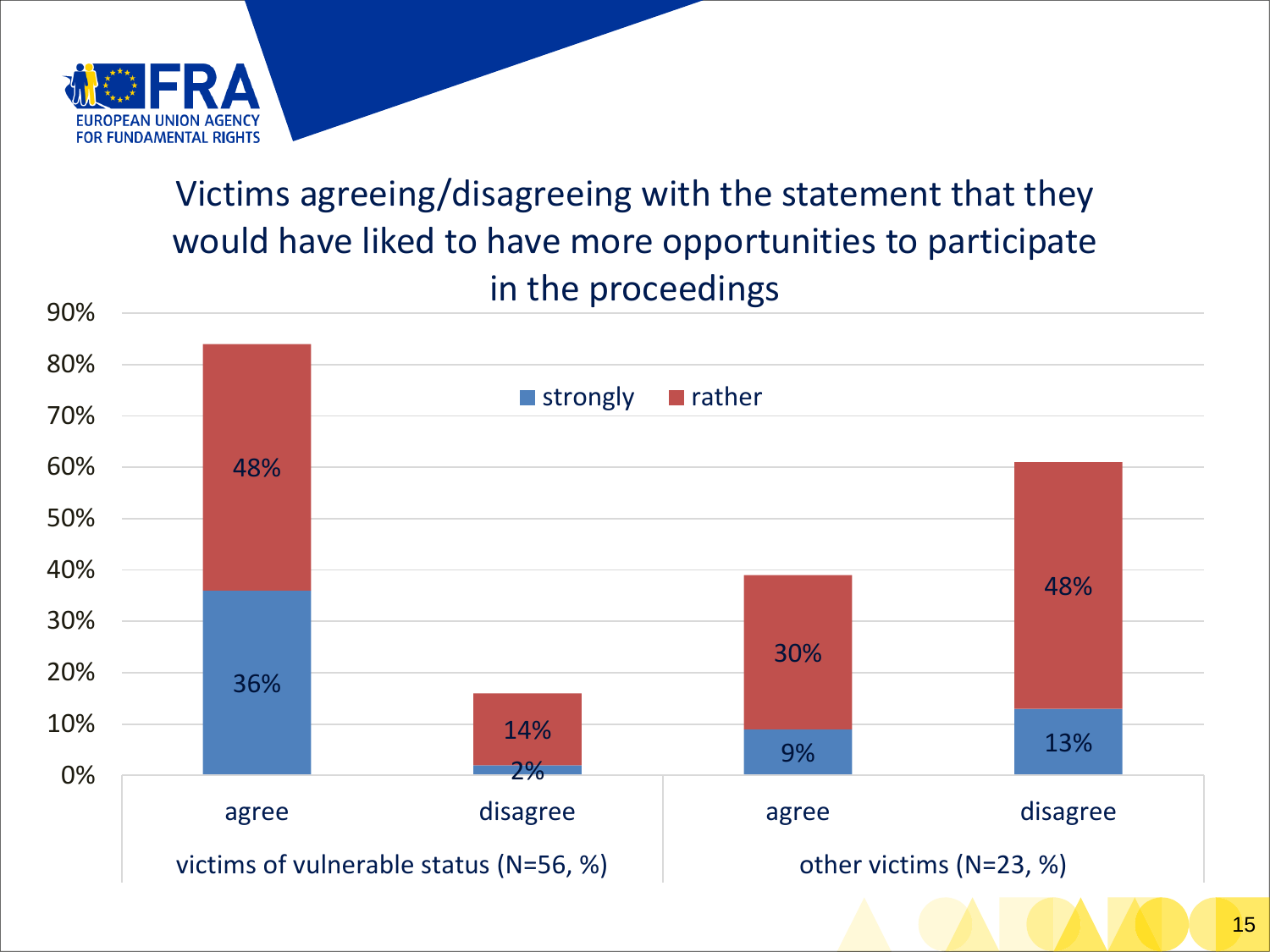

#### Victims agreeing/disagreeing with the statement that their rights and concerns were taken seriously by the police

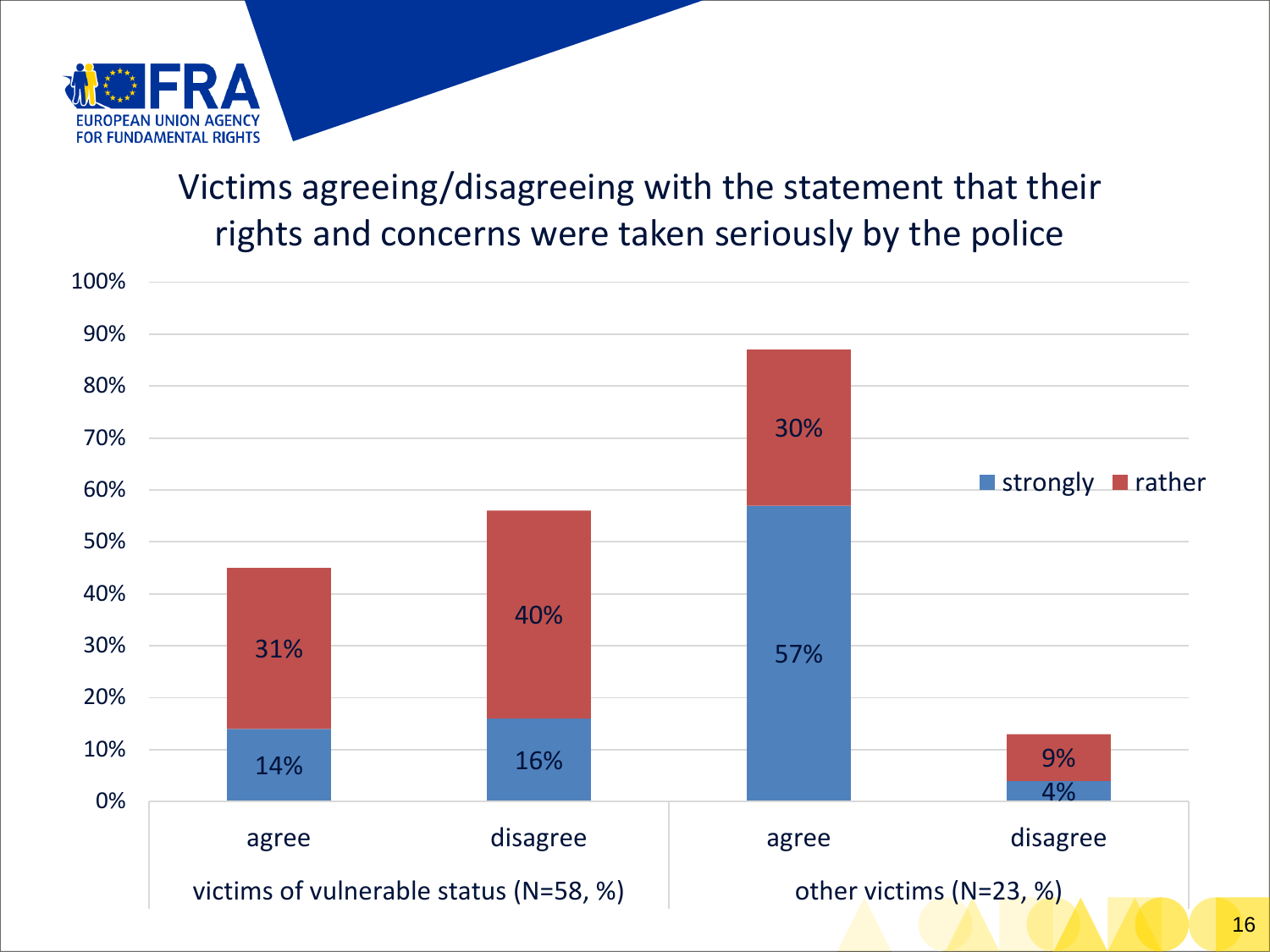

#### Victims agreeing/disagreeing with the statement that at times they experienced the offender's presence as intimidating

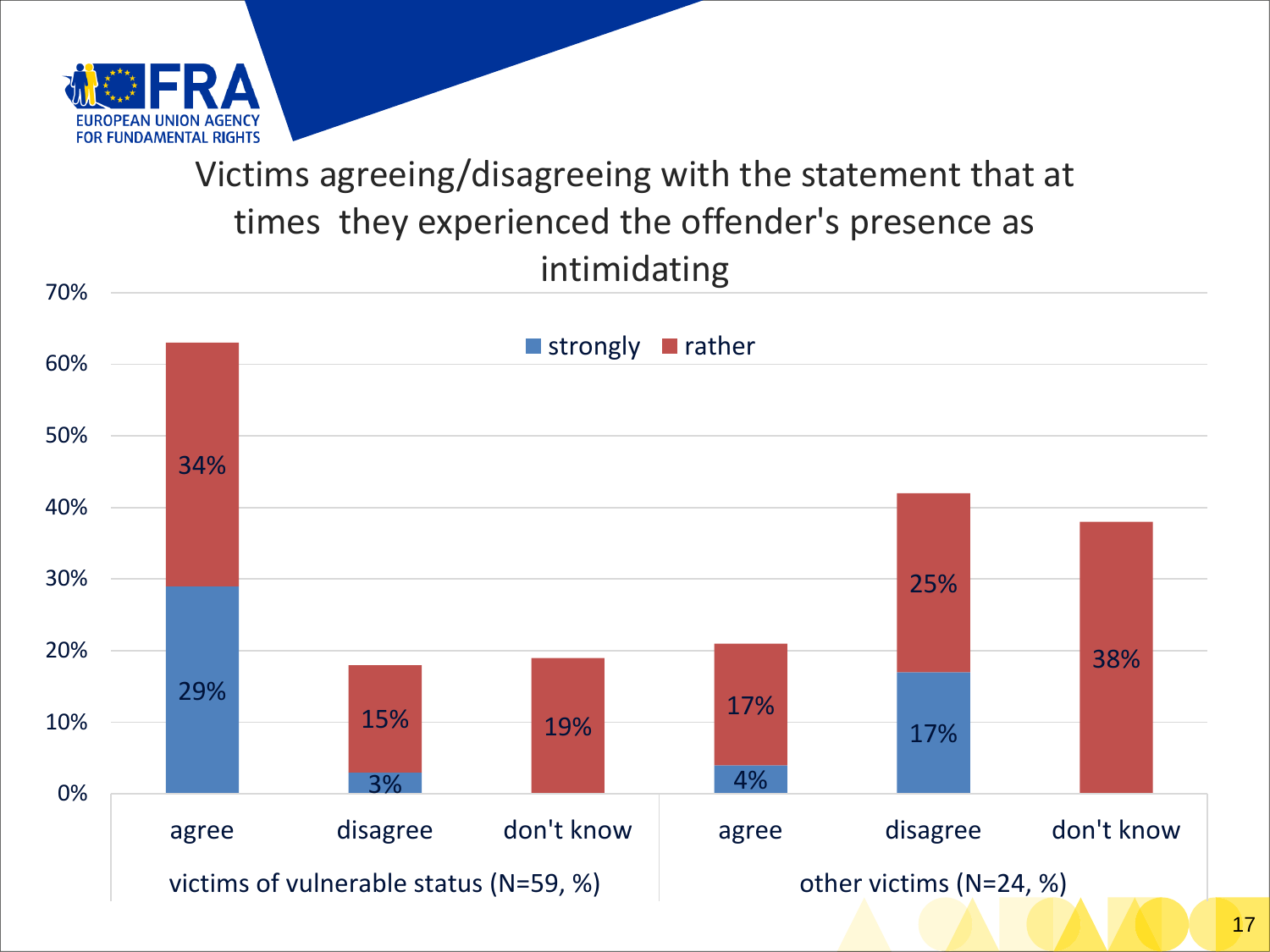

## **The FRS report on crime victimisation rather confirms the assumption that vulnerable victims are more inclined to report their victimisation to the police**

- Victims who consider themselves to be part of an ethnic minority or non-heterosexual are more likely to report incidents of harassment to the police;
- Women as victims of sexual violence and persons experiencing limitations in activities are more likely to report a violent incident to the police.

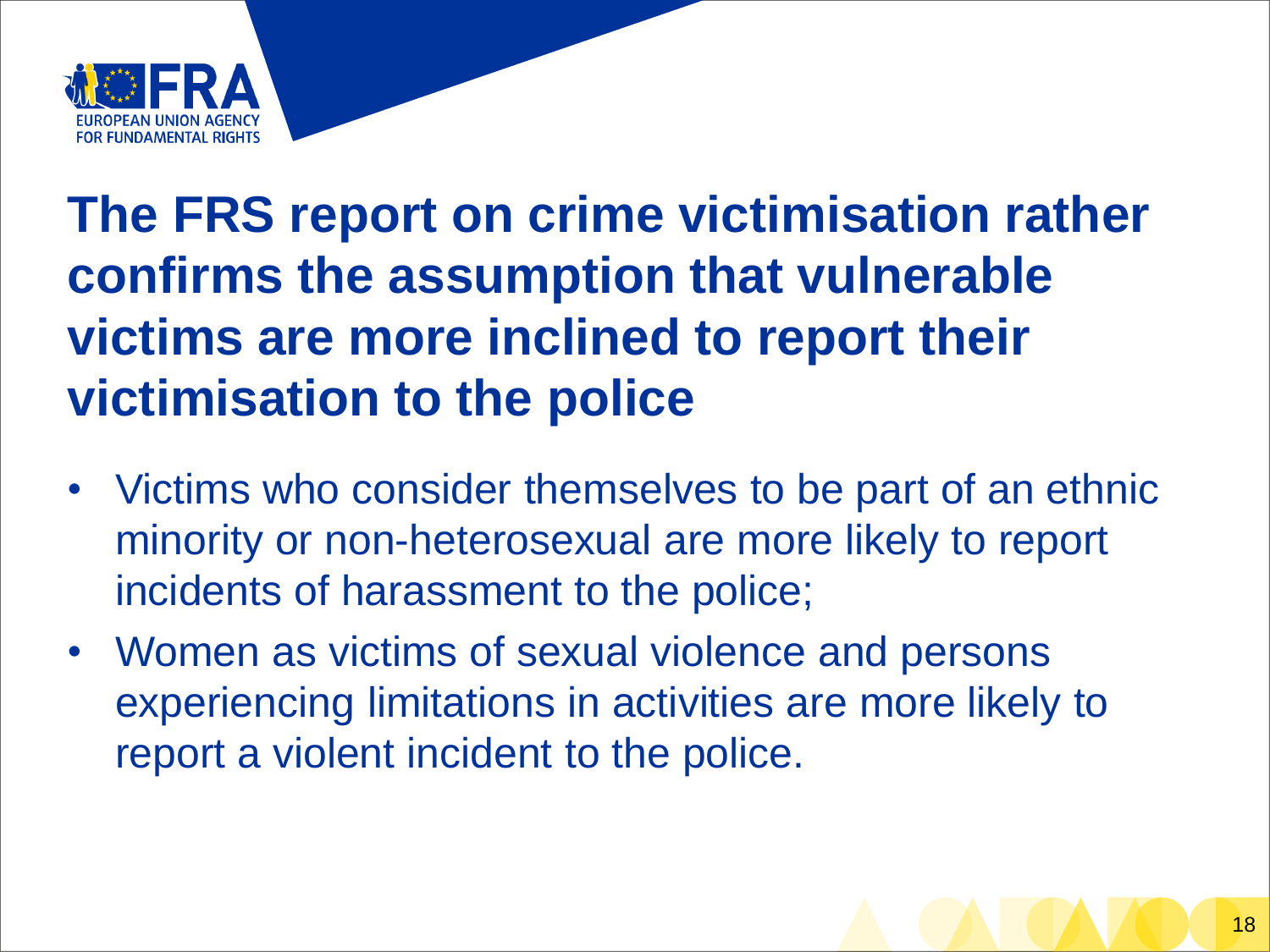

# **A possible explanation**

- The degrading message of subjugation and inferiority entailed in any violent act is likely to impact more significantly on the self-esteem and self-confidence of victims of vulnerable societal status.
- Hence they are more in need of criminal justice as a means of restoring their rights and personhood as well as more in need of protection over the course of the proceedings.